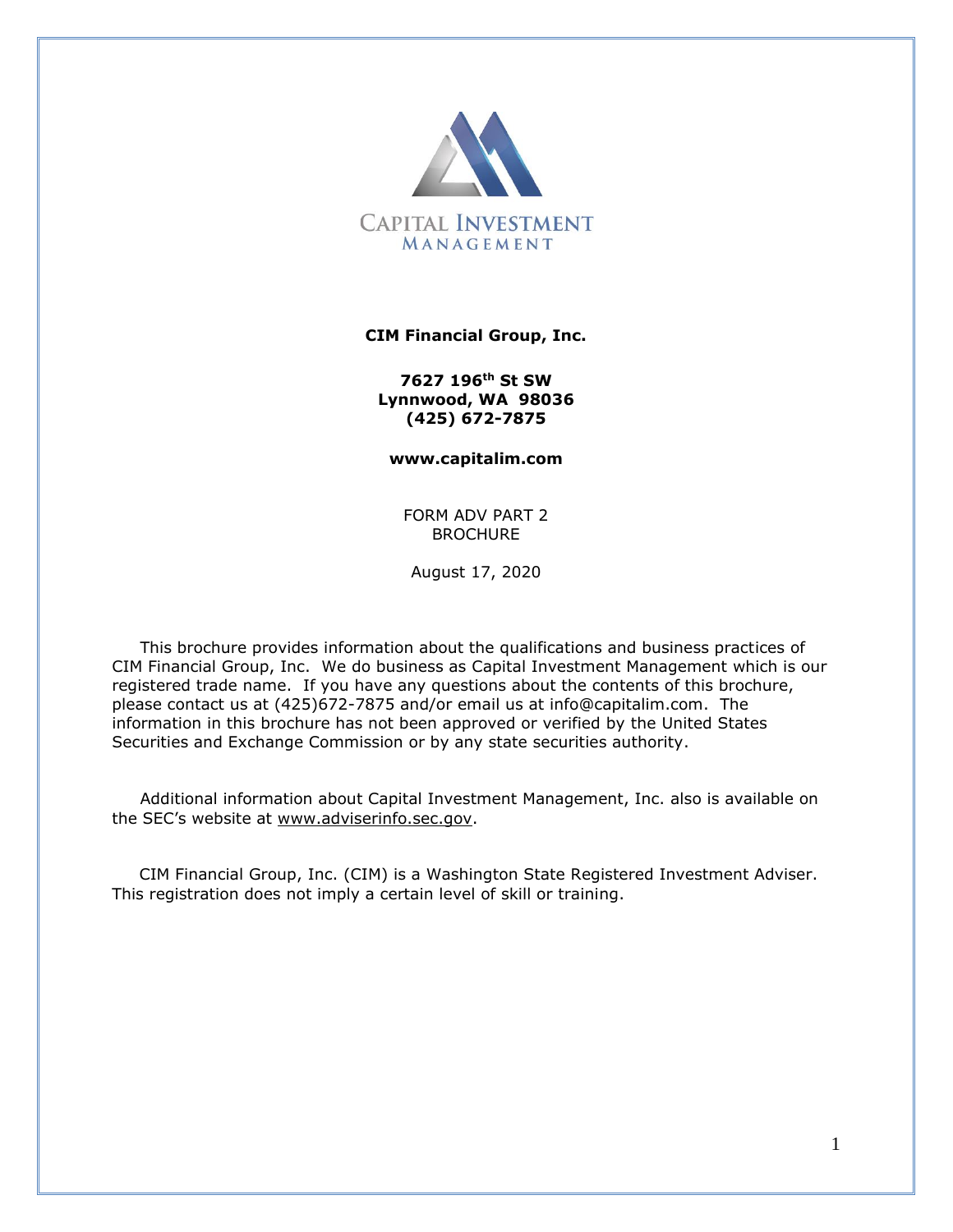# **Table of Contents**

| <u>Item</u>                                                                              | Page |
|------------------------------------------------------------------------------------------|------|
|                                                                                          |      |
|                                                                                          |      |
|                                                                                          |      |
|                                                                                          |      |
|                                                                                          |      |
|                                                                                          |      |
|                                                                                          |      |
| Code of Ethics, Participation or Interest in Client Transactions and Personal Trading 11 |      |
|                                                                                          |      |
|                                                                                          |      |
|                                                                                          |      |
|                                                                                          |      |
|                                                                                          |      |
|                                                                                          |      |
|                                                                                          |      |
|                                                                                          |      |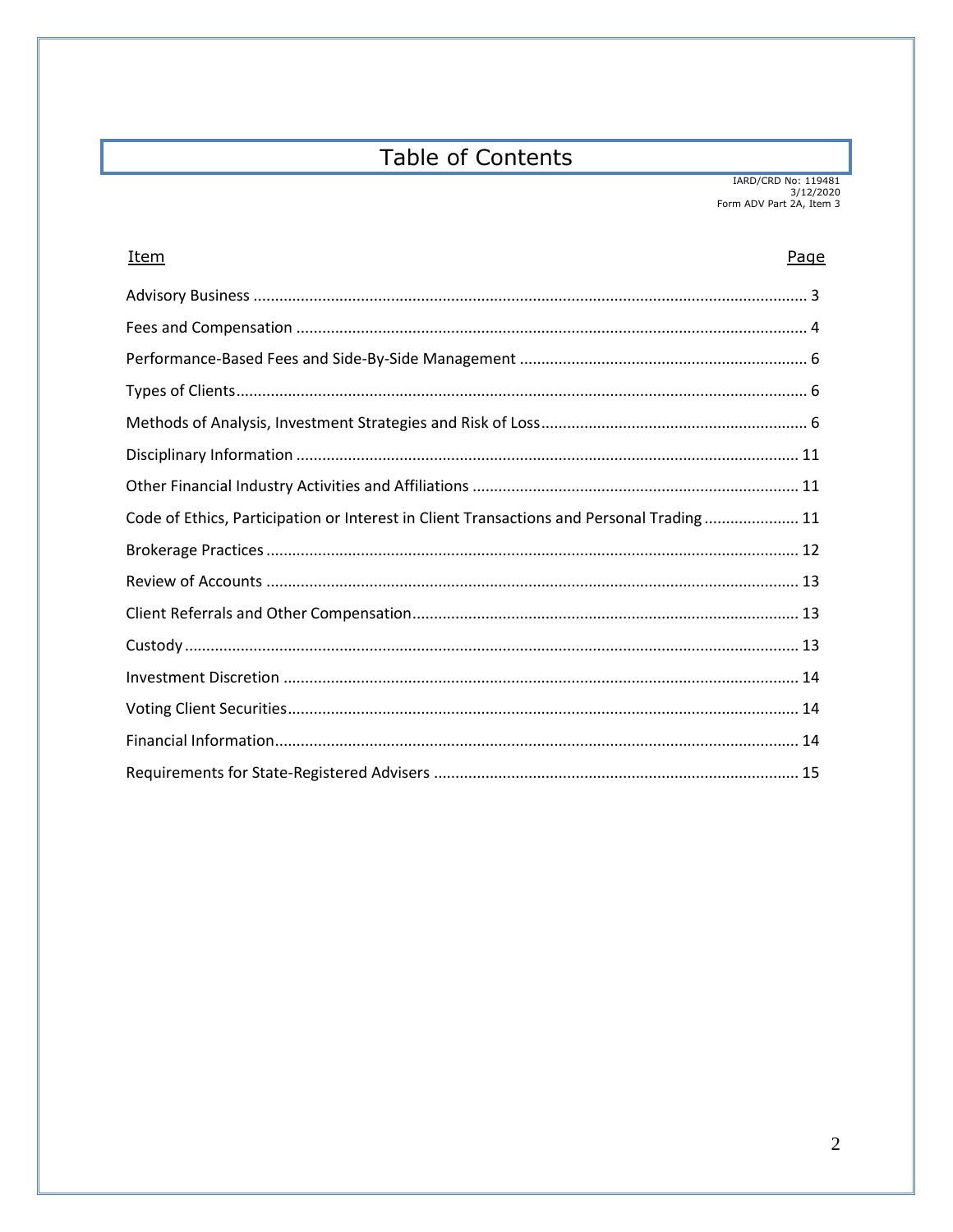# Advisory Business

Form ADV Part 2A, Item 4

We are a registered investment adviser based in Lynnwood, WA. We are organized as an S corporation under the laws of the State of Washington. We offer continuous investment advice to our clients and prospective clients regarding the retention, disposition, and acquisition of securities and cash or cash equivalents. For those desiring a bigger picture approach we offer a financial planning service. Jeffrey T. Martin, ChFC®, CMFC is our President and owner. Jeffrey began his investment career with Waddell & Reed in 1995 and founded CIM Financial Group, Inc. in 2002. As of March 10, 2020 our assets under management were \$11,629,304 all of which is managed on a discretionary basis except for \$648,377 which is managed on a non-discretionary basis.

#### **Financial Planning**

We offer a Financial Planning service primarily directed towards helping our clients to prepare for, and manage, their retirement years. Our planning is '*goals based'* in that we prioritize expense goals such as travel, home(s), family, vehicles, health care, basic retirement living expenses, and other goals important to the client. We then analyze the size and allocation of financial resources available such as investment accounts, bank accounts, retirement accounts, real estate, pensions, and social security. Taking taxes and inflation into consideration, the plan will then graphically display the likelihood that the financial resources will meet the expense needs for the rest of the client's life under a number of stress tested scenarios and risk profiles. If the likelihood of success is low or the risk is high, then a number of potential alternative solutions will be suggested.

#### **Investment Management**

 If you retain our firm for portfolio management services, we will meet with you to determine your investment objectives, specific goals, and account expectations. These objectives, goals, and expectations will relate to the following issues:

- 1. The time horizon.
- 2. The desired or expected rate of return.
- 3. The amount of volatility and risk that can be tolerated.
- 4. The amount, timing, and method of account distributions.
- 5. The types of securities to be held.

Information from our discussions along with the completion of an Asset Management Profile Form (Exhibit A) is used to develop and manage a portfolio of investments that are suitable for you and appropriate for your account(s).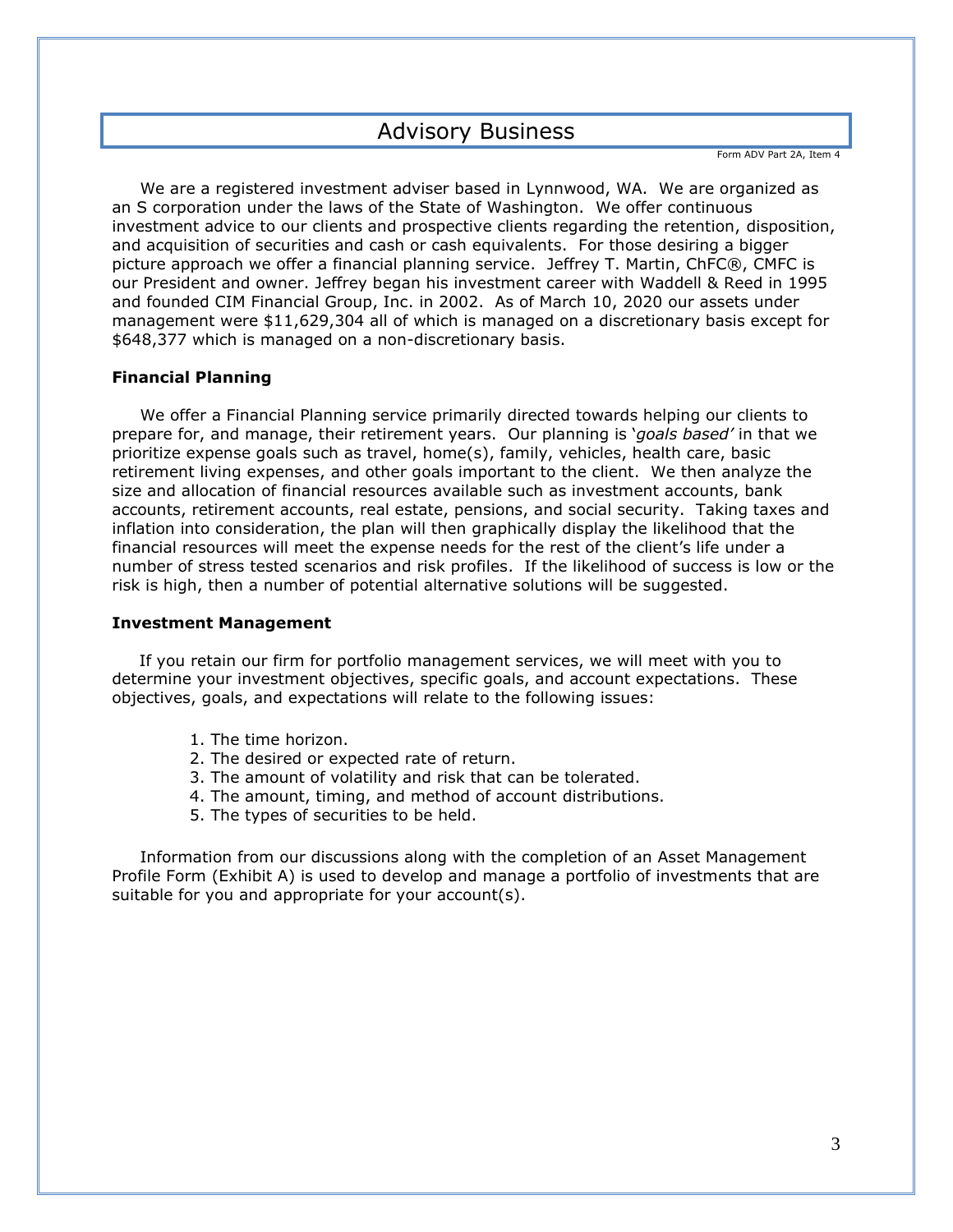#### **Investment Strategies**

We offer several investment strategies that we believe are suitable to meet the needs and goals of most long-term investors. We list them here in the order of most aggressive to most conservative.

- 1. Focused Strategy
- 2. Growth Strategy
- 3. Strategic Rising Dividend Strategy
- 4. Moderate Strategy
- 5. Conservative Strategy

These strategies are described in more detail in Item 8 Investment Strategies.

#### **Investment Categories**

 Investments selected for your account(s) will fall into one or more of the following categories:

- 1. Cash
- 2. Currencies
- 3. Stocks
- 4. Bonds
- 5. Bear Market
- 6. Alternative Strategies
- 7. Precious Metals

 Each of these investment categories may include individual stocks, preferred stocks, bonds, mutual funds, exchange traded funds, and other types of securities. See Item 8 for more details on our investment philosophy, investment strategies, and method of analysis for each investment category.

 For some clients, it may be suitable for an account to be placed with a Separate Account Manager that specializes in a particular style or strategy that the client desires.

# Fees and Compensation

Form ADV Part 2A, Item 5

#### **Financial Planning**

The cost of a basic Retirement Plan is \$1,500. This is based on an estimate of 10 hours of planning time. The planning process will consist of a number of client meetings as well as advisor planning time to prepare the financial plan. More advanced planning is billed at an additional \$150/hour after the 10 hour minimum has been met. A deposit of \$500 is required with the balance due upon completion of the plan. For advanced plans, additional hours will be billed at the end of each month that hours were expended. The Financial Planning service requires the signing of a separate Financial Planning Agreement. Any subsequent financial planning after the initial plan is completed will be billed at the hourly rate set forth above. Financial Planning fees are negotiable and under certain conditions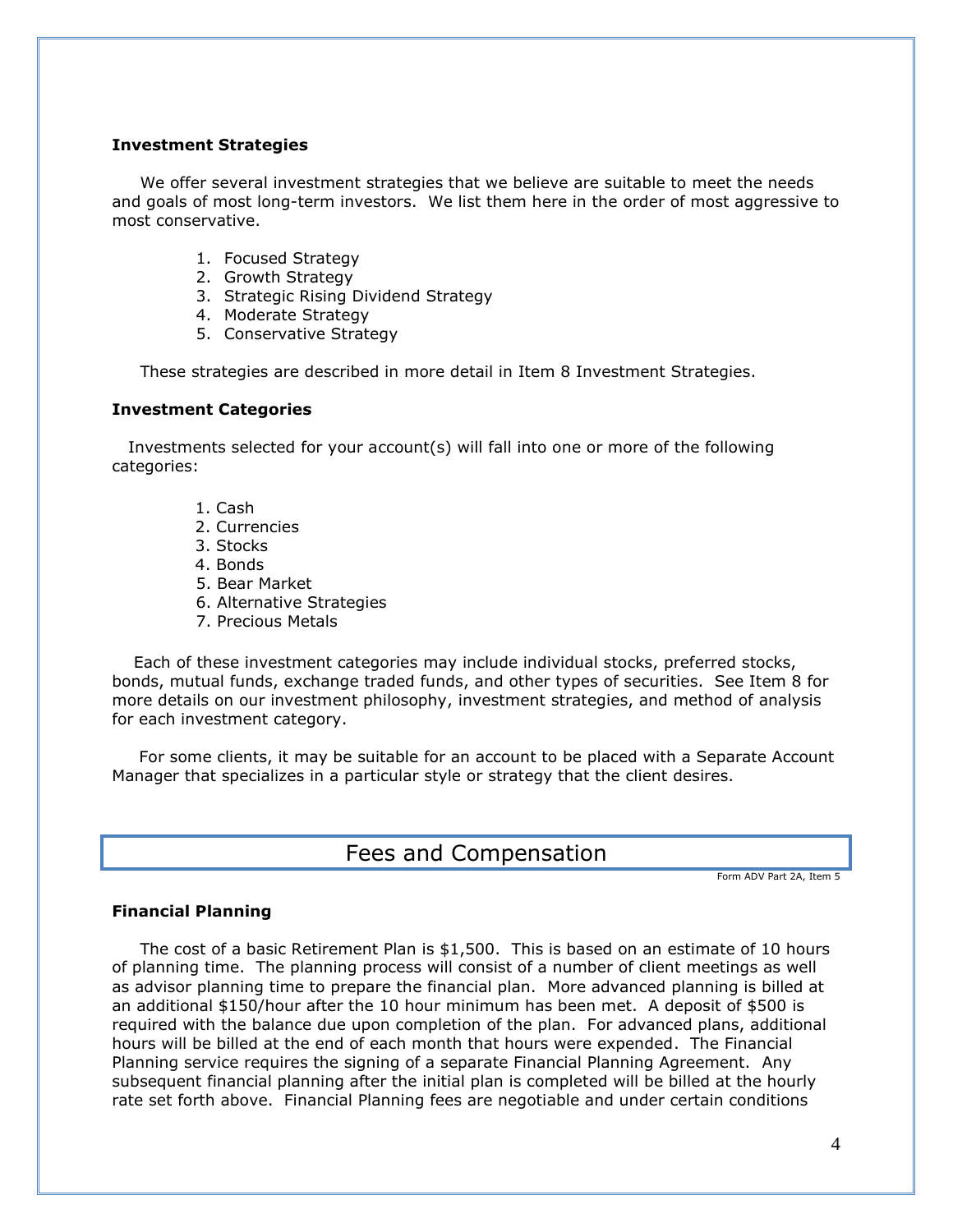may be partially or fully waved for clients participating in our Investment Management service.

#### **Investment Management**

 Our annual asset management fees are based upon assets under management as follows:

| Assets Under Management |    |             | <b>Annual Rate</b> |  |
|-------------------------|----|-------------|--------------------|--|
| \$0                     | to | \$100,000   | 2.00%              |  |
| \$100,001               | to | \$250,000   | 1.75%              |  |
| \$250,001               | to | \$500,000   | 1.50%              |  |
| \$500,001               | to | \$750,000   | 1.25%              |  |
| \$750,001               | to | \$1,000,000 | 1.00%              |  |
| \$1,000,001             |    | and above   | 0.85%              |  |

This is the general fee schedule; the fees applicable to your account are negotiable and shown in your Investment Management Service Agreement. CIM may waive or provide reduced fees for its employees, their immediate household accounts (spouses and children), and Investment Adviser Representatives.

Portfolios will be valued on the last day of the calendar quarter. Portfolios with inception dates prior to October 1, 2002 are billed quarterly in arrears. Portfolios will inception dates after October 1, 2002 are billed quarterly in advance.

We will send you an invoice for the payment of our advisory fee, or we will deduct our fee directly from your account through the qualified custodian holding your funds and securities. With direct debiting, we will deduct our advisory fee only when you have given our firm written authorization permitting the fees to be paid directly from your account. The written invoice will include the fee, the formula used to calculate the fee, the time period covered by the fee, and the amount of assets under management on which the fee was based. The investment adviser will send these to the client concurrent with the request for payment or payment of the adviser's advisory fees. Further, the qualified custodian will deliver an account statement to you monthly. These account statements will show all disbursements from your account. Although we will receive a duplicate copy of your account statements, we encourage you to review all statements received from the qualified custodian for accuracy. In cases where the advisory agreement does not span the full billing period fees are prorated from the date of inception and billed to the client, or fees are prorated through the date of termination and refunded to the client. The Adviser or Client may terminate the investment advisory agreement at any time with written notice to the adviser at the main office address given on page one of this document.

A 'Marketplace' of Separate Account Money Managers is available through Charles Schwab that may be chosen by the client or by CIM on behalf of the client. The Marketplace Money Managers provide a schedule of fees to be directly billed to client accounts. Prior to establishing the account, CIM will disclose these fees to clients for their approval. For Marketplace accounts, clients will be provided the option to have Schwab transaction and maintenance fees deducted as a percentage of assets or as a per transaction fee. Charles Schwab transaction and maintenance fees and Separate Account Manager fees are in addition to CIM investment management fees.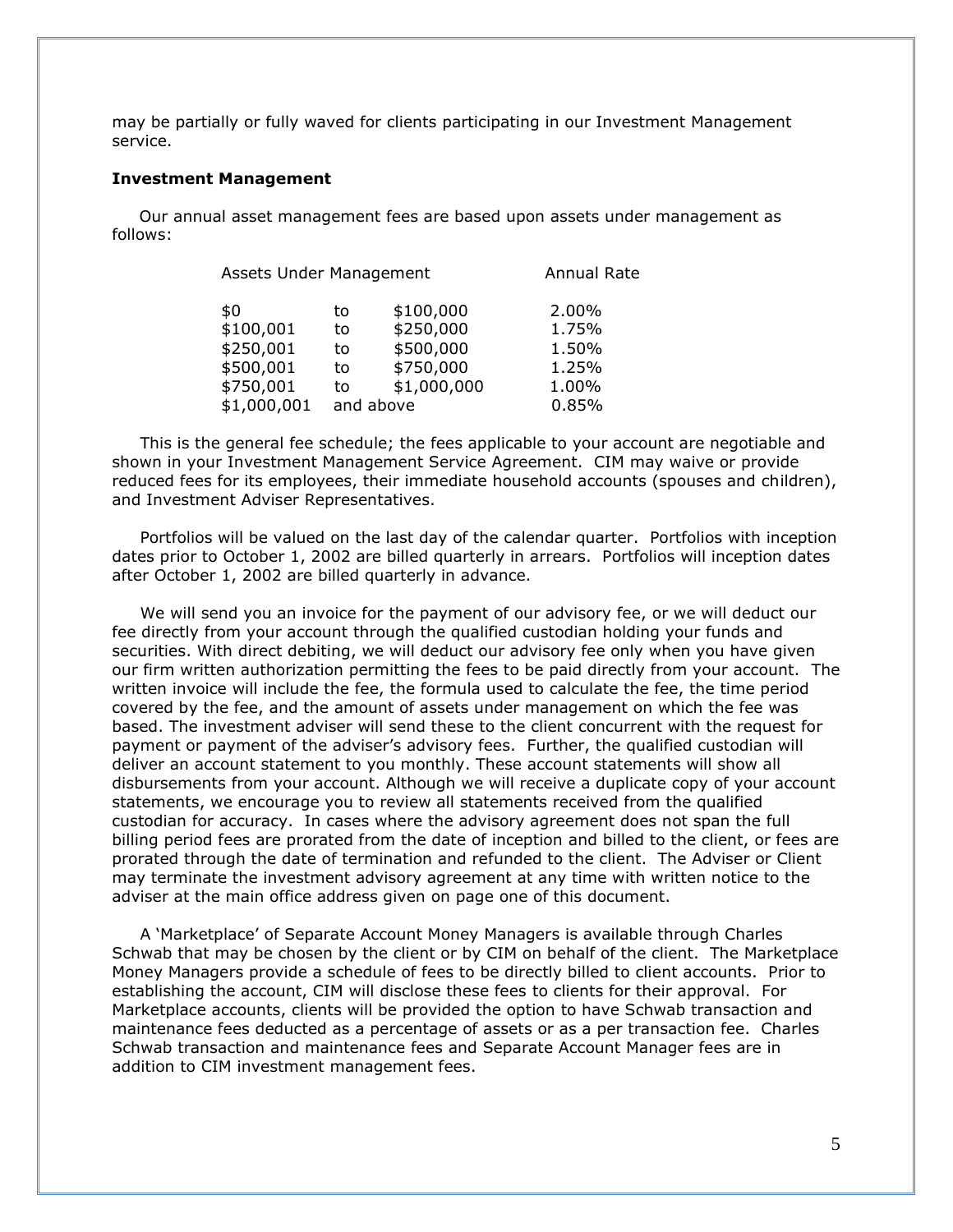As part of our investment advisory services provided to you, we may invest, or recommend that you invest, in mutual funds and exchange traded funds. The fees that you pay to our firm for investment advisory services are separate and distinct from the fees and expenses charged by mutual funds or exchange traded funds (described in each fund's prospectus) to their shareholders. These fees will generally include a management fee and other fund expenses. You will also incur transaction charges and/or brokerage fees when purchasing or selling securities. These charges and fees are typically imposed by the broker/dealer or custodian through whom your account transactions are executed. We do not share in any portion of the brokerage fees/transaction charges imposed by the brokerdealer or custodian. To fully understand the total cost you will incur, you should review all the fees charged by mutual funds, exchange traded funds, our firm, and others. For information on our brokerage practices, please refer to the "Brokerage Practices" section of this Brochure.

# Performance-Based Fees and Side-By-Side Management

Form ADV Part 2A, Item 6

We do not accept performance-based fees or participate in side-by-side management. Our fees are calculated as described in the Fees and Compensation section.

# Types of Clients

Form ADV Part 2A, Item 7

Our clients are generally individuals that fall in to one or more of three categories:

- 1. They want to outsource the day to day management of their security brokerage accounts on a fee basis.
- 2. They want to formally set financial goals and seriously plan for their retirement on an hourly basis.
- 3. They want to save regularly, pay cash for most large expenditures, and be debtfree.

We offer investment advisory services and financial planning services to individuals who are retired, approaching retirement, or desire to seriously prepare for retirement. We generally require that new clients have \$100,000 in total assets to manage, though we will accept new clients with \$50,000 for our Focused and Strategic Rising Dividend strategies. In certain circumstances, and at our discretion, this minimum asset requirement may be waived.

# Methods of Analysis, Investment Strategies and Risk of Loss

Form ADV Part 2A, Item 8

#### **Investment Philosophy**

We are value investors. By this we mean that we place an intrinsic value on securities and then seek to purchase them when they are being offered at a substantial discount to their intrinsic value. We acknowledge that given enough time markets are efficient as to the proper pricing of securities. It has been our experience however, that over shorter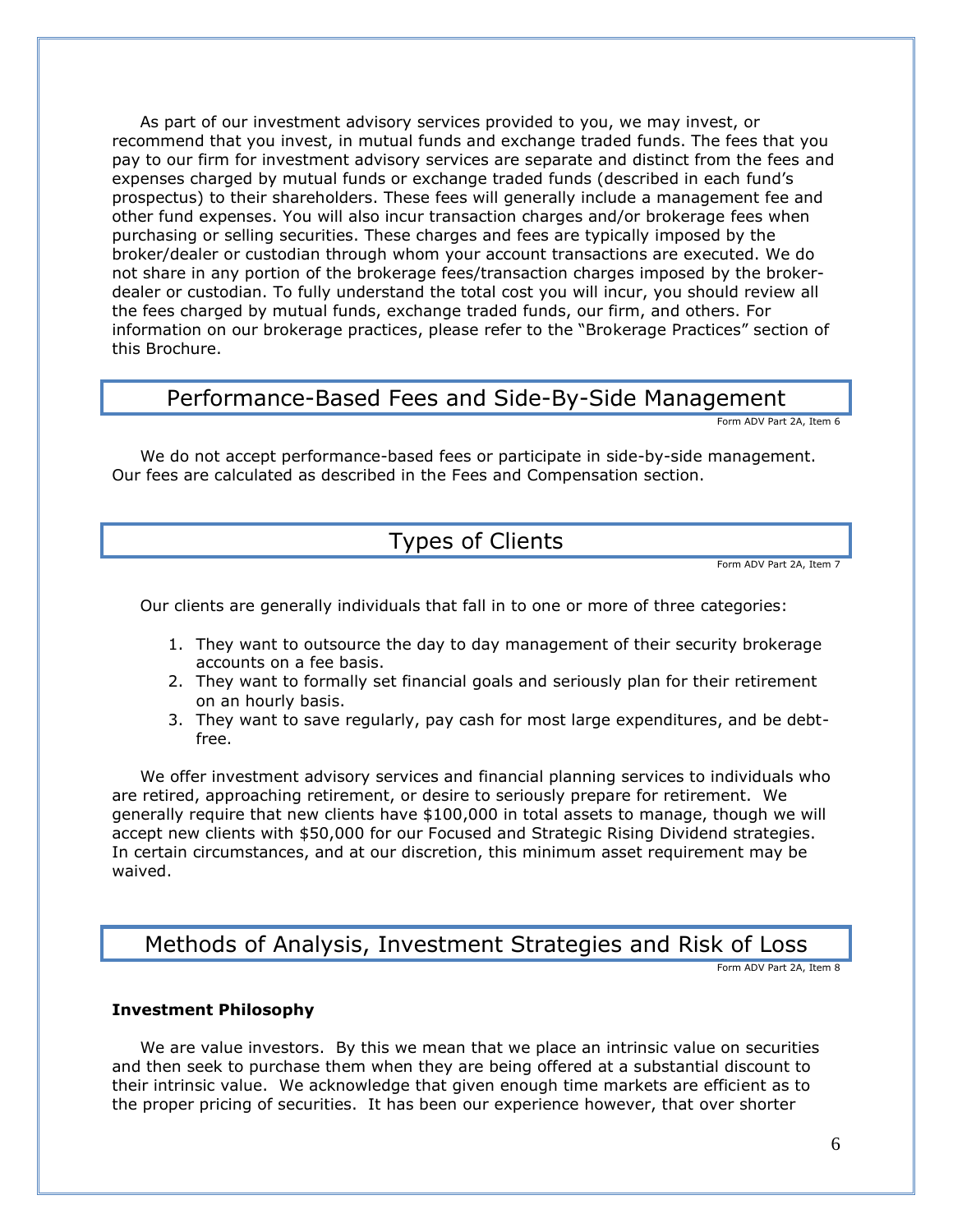periods of time markets can be grossly inefficient due to the human emotions of fear and greed. It is during these time periods that excellent securities can be bought and sold at very attractive prices. We strive to take advantage of these opportunities and obtain outstanding value for our clients.

Our investment strategies employ one or more of the following categories of investments: Cash, Currencies, Stocks, Bonds, Bear Market, Alternative Strategies, and Precious Metals. Our quarterly statements categorize holdings under these headings.

#### **Method of Analysis**

#### *Cash*

 Cash investments are used to provide short-term reserves to meet client income and distribution needs, and as a source of funds to purchase other investments as opportunities arise. If undervalued stock and/or bond investments are not available, or the risk of deflation is material in our view, then Cash Investments may be elevated for a period of time. Cash equivalents may include money market funds, FDIC insured bank deposit accounts, CD's, Treasury Bills, and other cash investments. Cash investments generally pay a fixed rate of interest and the principal does not fluctuate. When considering cash investments an analysis is made of the yield, maturity date, type of security, guarantees, and a review of prospectus information.

#### *Currencies*

Rising debt levels in the United States along with large gains in the U.S. dollar may increase the risk of a U.S. dollar devaluation or correction at times. We may use Currency investments to diversify some of our cash into currencies of other nations. Mutual funds are the most common type of security used in this category. An analysis is made using information from Morningstar as well and data provided from the mutual fund company. Factors such as management experience, performance track record, risk adjusted returns, and portfolio construction are considered among others.

#### *Stocks*

 We invest for long-term growth of capital primarily by investing in common stock. We view stock investing as taking part ownership in a business rather than trading stocks. We seek to buy shares of companies for clients that in our view possess qualities that will allow them to grow their revenue and earnings for many years. Due to this frame of mind our desired holding period is very long-term. These companies will usually possess a durable competitive advantage that provides high barriers to entry for competitors and allows them to maintain a large and stable market share, high profit margins, and strong returns on invested capital. We seek to purchase shares in these companies when they are reasonably priced or undervalued according to our estimate of their intrinsic value. Purchasing shares below intrinsic value provides a margin of safety should our estimate of the true value of the company be high, or should the overall stock market or economy turn down. Our method of analysis is fundamental in nature and will include both quantitative and qualitative assessments. A company's annual report, SEC filings, Morningstar, and others are common sources of company financial statements and other related information used in our fundamental analysis. Investment ideas come from a variety of sources such as The Wall Street Journal, Morningstar, other investment managers, and from the products and services that we use in everyday living. Even with a margin of safety, common stock investing involves significant risk of loss. Stock investments can rapidly decline by 50% or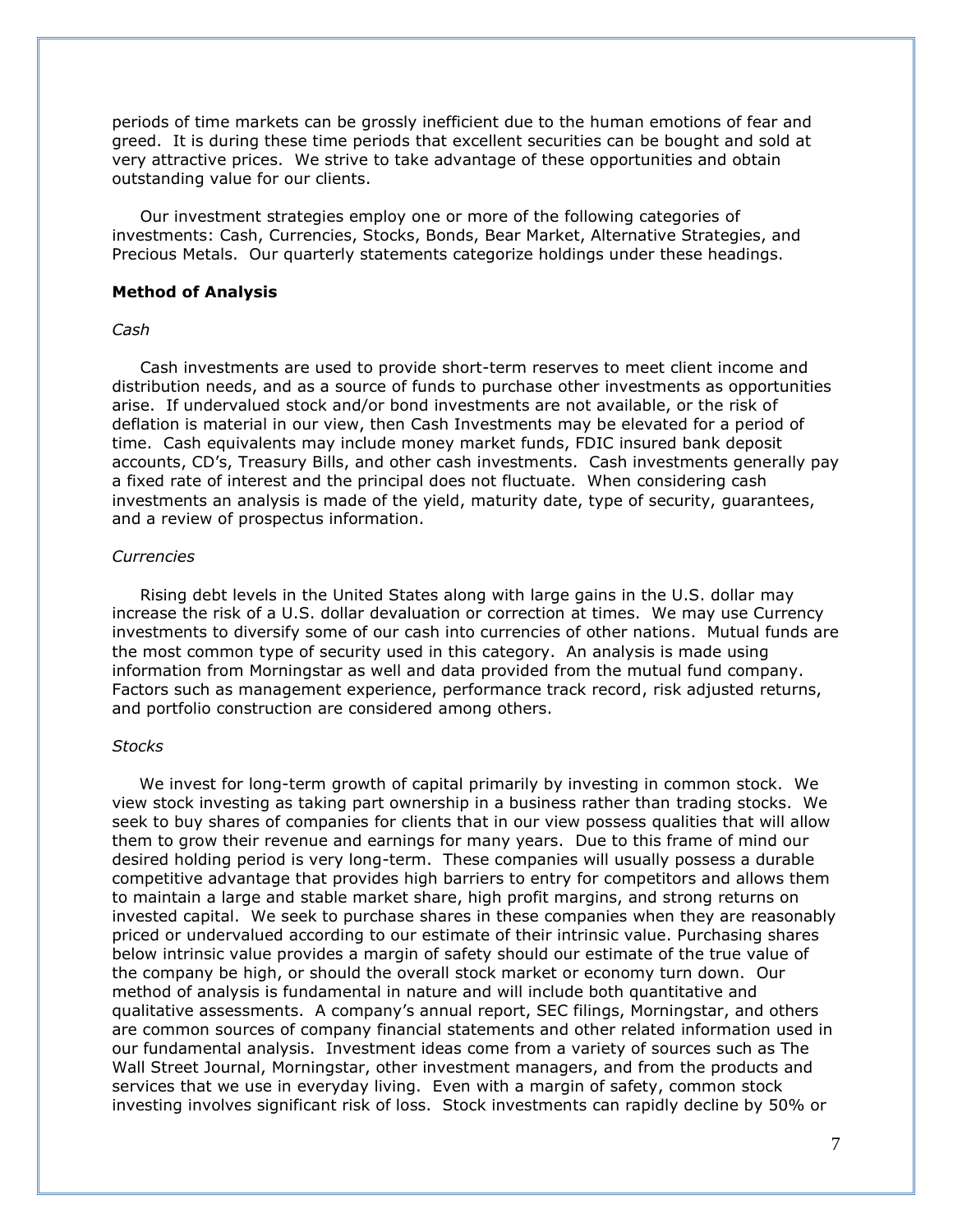more at times. During volatile times it is vital to maintain a long-term perspective. If our thesis and outlook for the company has not changed we will hold our shares and may add to our position. If we determine that we were wrong in our assessment of the company's qualities and future prospects we will sell our shares. We review our holdings regularly with a more in depth review done during the quarterly and annual reporting periods of the corporations. Our stock mutual fund investments will possess investment philosophies similar to ours. We may use mutual funds or ETFs to gain better access to international and emerging markets, for smaller accounts, or if these types of securities are preferred by the client.

At times and for various reasons we may see value and growth potential in assets such as commodities, real estate, and other investment assets.

#### *Bonds*

 Investments that feature regular income or coupon payments as the primary portion of their expected total return fall into our Bond investments category. We take a basic approach to bond analysis. When interest rates are at historically high levels we will prefer to allocate a higher percentage to bond investments, particularly for Conservative and Moderate Investors. Conversely, when interest rates are at historically low levels we will likely allocate a small percentage to bond investments. We also take into consideration the likelihood of interest rates rising, remaining stable, or declining in the future as bond prices will move inversely to changes in interest rates. We will allocate among U.S. and foreign government bonds, agency bonds, corporate bonds, church bonds, and emerging market bonds where we see value and safety.

Investing in bond investments involves risk of loss of income and principal. Securities in this category may be individual bonds, mutual funds, and/or ETFs.

#### *Bear Market*

 If, in our view, the risk of a prolonged downturn in stocks is high we will invest in Bear Market securities. This category of investments is designed to go up in value when stocks decline. Selling stocks short is the most common operation of this category. Due to the difficulty and high risks associated with selling stocks short we don't do so with individual stock securities. Instead we use professionally managed bear market mutual funds, as well as inverse exchange traded funds (ETF's). We analyze these securities using data from Morningstar and the mutual fund or ETF company reviewing risk adjusted returns, management tenure, portfolio construction, fees and expenses, among other factors to determine suitability.

#### *Alternative Strategies*

At times when cash, stock, and bond expected returns are low we will use Alternative Strategies in an effort to achieve higher returns. The most common investment operations in this category are Arbitrage and Market Neutral strategies. Due to the sophistication of these operations we use professionally managed mutual funds in this category. We analyze these securities using data from Morningstar and the mutual fund company reviewing risk adjusted returns, management tenure, portfolio construction, fees and expenses, among other factors to determine suitability.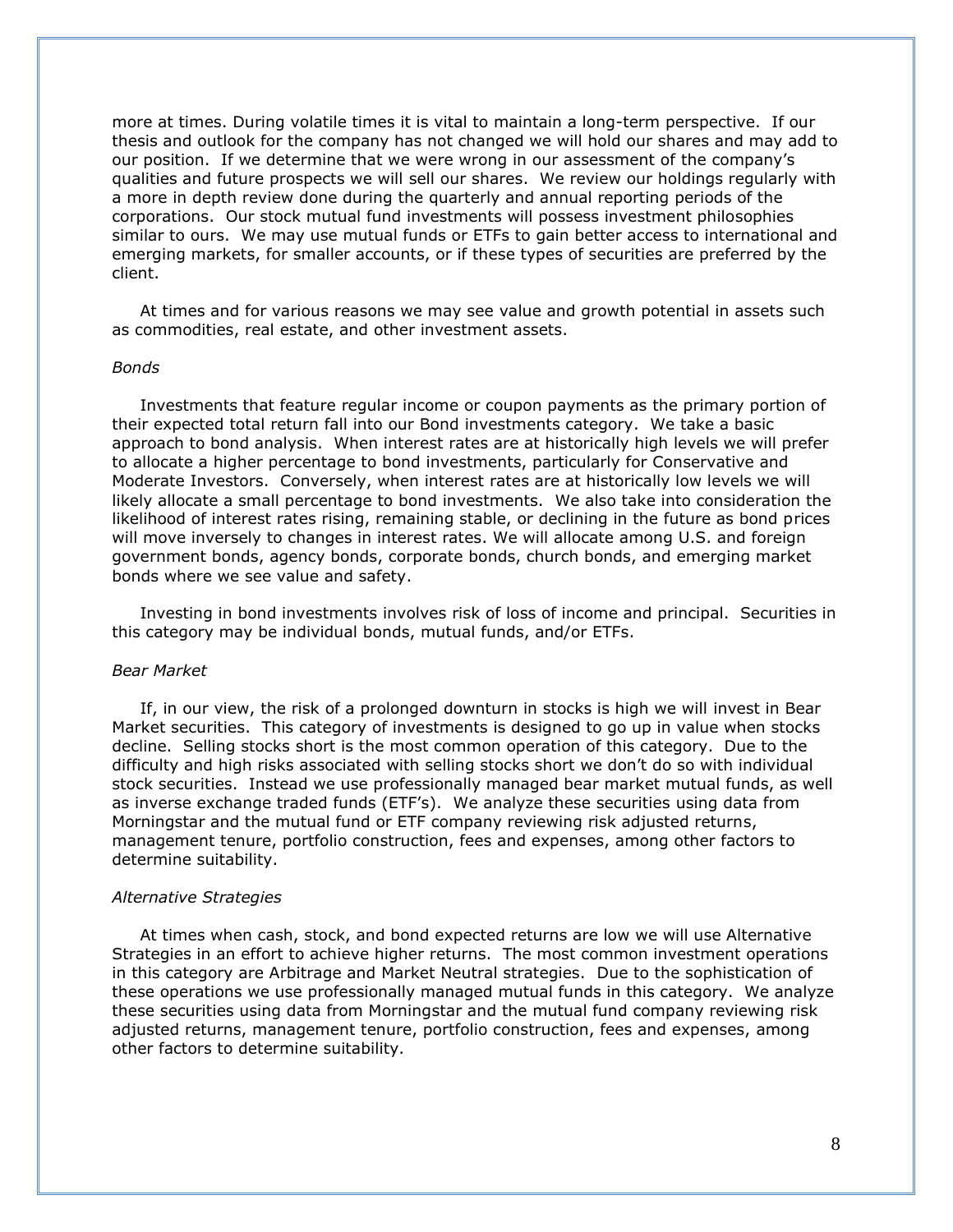#### *Precious Metals*

When conditions are such that extreme inflation or deflation may be expected, global debt levels are extreme and world governments are rapidly increasing their money supplies, we may invest in Precious Metals securities. These precious metals are usually gold and/or silver. The most common type of securities in this category are individual mining stocks, mining stocks mutual funds and ETFs, and gold and silver bullion ETFs. We analyze these securities using data from Morningstar and the mutual fund or ETF company reviewing risk adjusted returns, management tenure, portfolio construction, fees and expenses, among other factors to determine suitability.

#### **Investment Strategies**

#### *Focused Strategy*

The goal of The Focused Strategy is to outperform the S&P 500 stock market average by 10% annually over a 3-5 year time horizon. We intend to reach this goal by focusing or concentrating our security weightings more heavily among our strongest convictions. The top 5-6 holdings in this strategy will normally carry a 5%-10% weighting, with the remaining holdings having a weighting below 5%. The Focused Strategy will normally invest in approximately 10-20 individual common stocks. In the event of an extraordinary opportunity the strategy will invest up to 40% in one security. We expect to rarely have holdings with a weighting above 25%.

Due to the concentrated nature of the Focused Strategy it must be considered an aggressive stock program. The volatility of the strategy may be considerably higher than the general stock market averages. During difficult periods individual positions and the strategy as a whole may be down by 50% or more. Investors in this strategy must be prepared to ride out such times of high volatility.

The Focused Strategy does contain several conservative attributes that are designed to provide downside protection and reduce the chance of permanent loss of capital. We seek to purchase shares of leading companies that possess a durable competitive advantage in their industry. We strive to purchase these common stocks when they are priced at a significant discount to our estimate of their intrinsic value, thus providing us with a margin of safety. If stocks possessing these qualitative and quantitative requirements cannot be found the strategy may hold securities in other investment categories until better opportunities present themselves.

#### *Growth Strategy*

The Growth Strategy is designed for investment accounts that desire long-term growth of capital in a more diversified fashion than our Focused Strategy. This strategy will primarily invest in Stock Investments such as individual stocks or mutual funds, whichever the client prefers. The strategy also may have allocations to our other investment categories when attractive Stock Investments are limited and/or risk in the general stock market and economy appear high in our view. Our goal in the Growth Strategy is to outperform the S&P 500 over a 3-5 year time horizon. Due to its normally large allocation to Stock Investments this strategy is only suitable for investors who can tolerate a 35%- 40% decline in the value of the account during difficult times.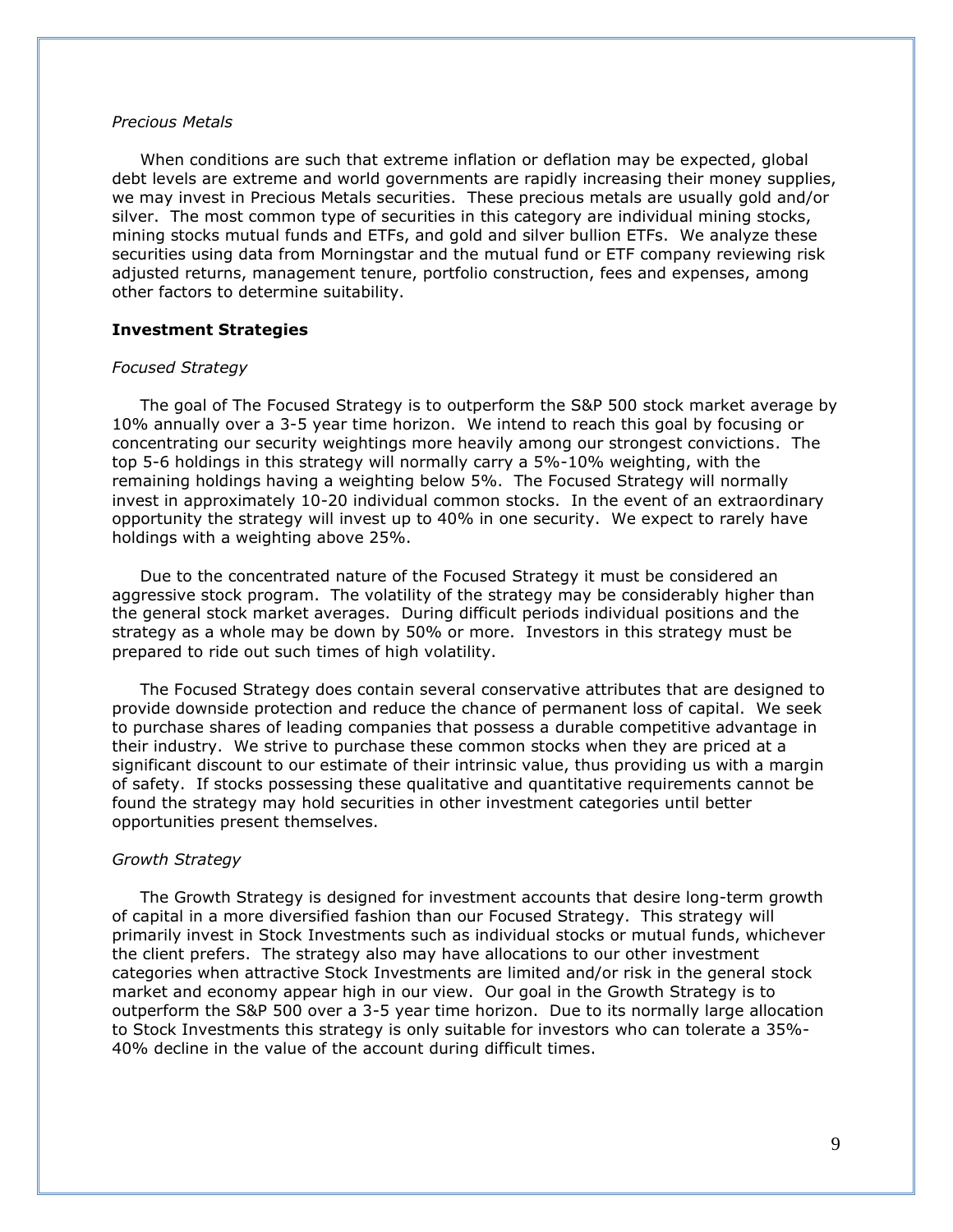#### *Strategic Rising Dividend Strategy*

The Strategic Rising Dividend Strategy invests exclusively in 10-20 high-quality dividend paying stocks. The goals of the Rising Dividend Strategy are:

- 1. Current annual income from dividends of 2%-4%.
- 2. Average annual capital appreciation in addition to dividends of 5%-6% over a 3-5 year time horizon.

Additionally, we look for companies that show the willingness and ability to increase their dividends annually in future years. Due to the high-quality nature of the stocks in this strategy they are normally less volatile than the general stock market averages. Dividends also provide downside protection by attracting buyers to a higher yield when the price falls.

Currently however, due to what is in our opinion a substantial overvaluation of most stocks we have a strategic component to our Rising Dividend Strategy that allows us to hold up to 50% of the strategy in cash. The strategy is now called Strategic Rising Dividend.

#### *Moderate Strategy*

The Moderate Strategy will normally allocate a fairly balanced amount to Stock and Bond Investments. This strategy is suitable for accounts that desire an allocation to Stock Investments but would not be comfortable with a large majority of the account in Stocks. The Moderate Strategy is suitable for accounts that desire income as well as growth. The Moderate Strategy may have allocations to our other investment categories when attractive Stock and Bond Investments are limited and/or risks in the capital markets and economy appear to be elevated.

#### *Conservative Strategy*

The Conservative Strategy is designed for investors that require a high degree of safety but would like some growth and can tolerate a relatively mild amount of volatility. The strategy will be primarily allocated to Cash and Bond Investments, with a small amount (10%-25%) allocated to Stock Investments. The Conservative Strategy may have allocations to our other investment categories when attractive Stock and Bond Investments are limited and/or risks in the capital markets and economy appear to be elevated.

#### **Risk of Loss**

 Investing in securities involves risk of loss that you should be prepared to bear. We do not represent or guarantee that our investment strategy goals, investment services, or methods of analysis can or will predict future results, successfully identify market tops or bottoms, or insulate clients from losses due to market corrections or declines. We cannot offer any guarantees or promises that your financial goals and objectives will be met. Past performance is in no way an indication of future performance.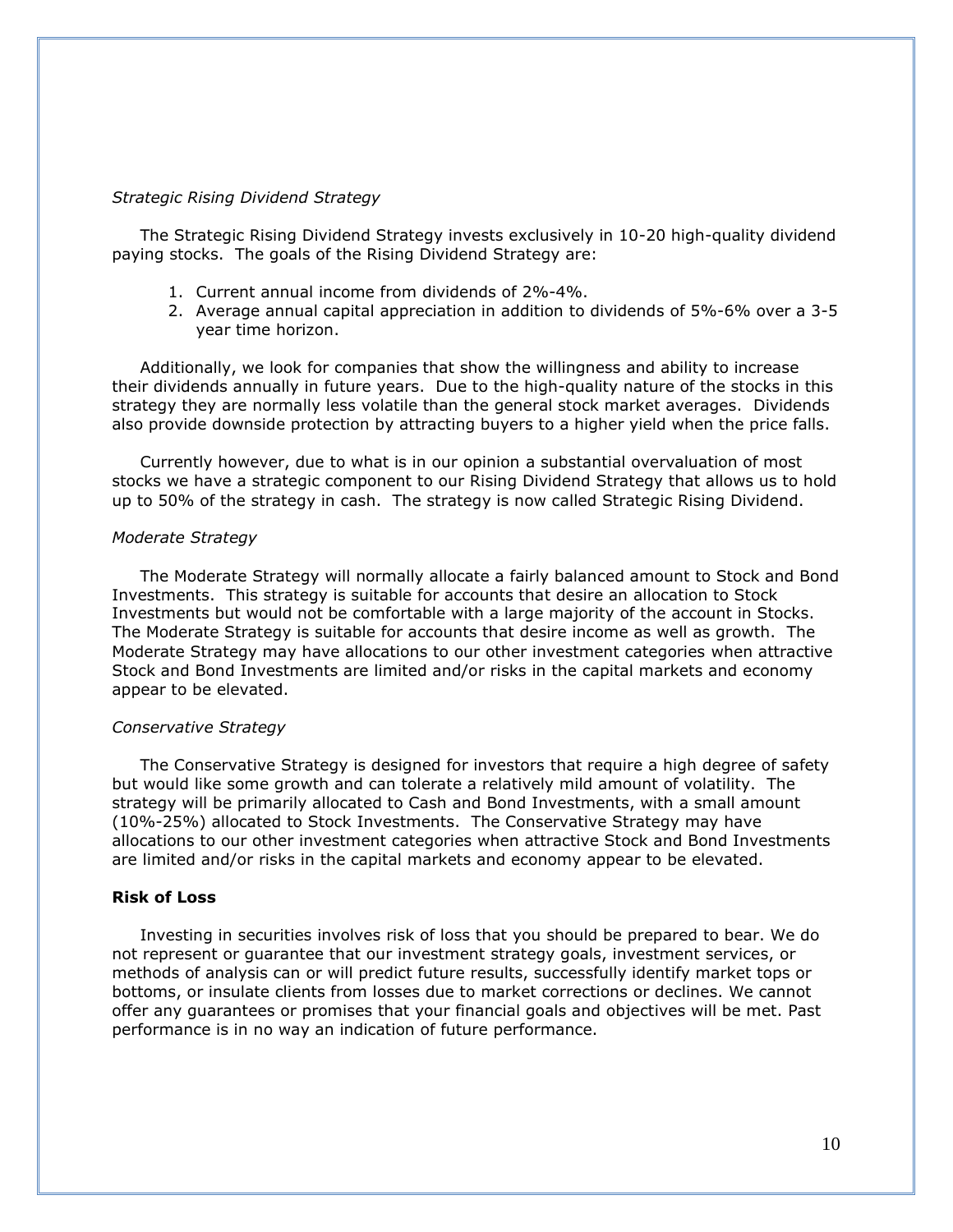# Disciplinary Information

Form ADV Part 2A, Item 9

Jeffrey T. Martin has been registered since 2002 and has been providing investment advisory services since then. Neither Jeffrey, nor any other associated person of the firm has any disciplinary information.

# Other Financial Industry Activities and Affiliations

Form ADV Part 2A, Item 10

We do not have any other financial industry activities or affiliations material to our advisory business or to our clients.

# Code of Ethics, Participation or Interest in Client Transactions and Personal Trading

Form ADV Part 2A, Item 11

Our standards of business conduct are reflected in our Mission and Core Values as listed here:

#### *Mission.*

As a trusted adviser, we exist to grow and protect our client's assets through superior investments and timely portfolio management while providing individual attention and service.

### *Core Values.*

| <b>TRUST</b>    | Always put the client's interest first. Always do what is right<br>regardless of the consequences. Be truthful and candid in all<br>situations. |
|-----------------|-------------------------------------------------------------------------------------------------------------------------------------------------|
| INTEGRITY       | Conduct every aspect of our business with unsurpassed ethical<br>standards.                                                                     |
| PERFORMANCE     | Through hard work, discipline and innovation, we are dedicated to<br>being the best in our field.                                               |
| <b>RESPECT</b>  | Treating each client with dignity.                                                                                                              |
| <b>PRUDENCE</b> | Enhancing value to clients by providing a reasonable and fair fee<br>structure and by keeping transaction and operating costs to a<br>minimum.  |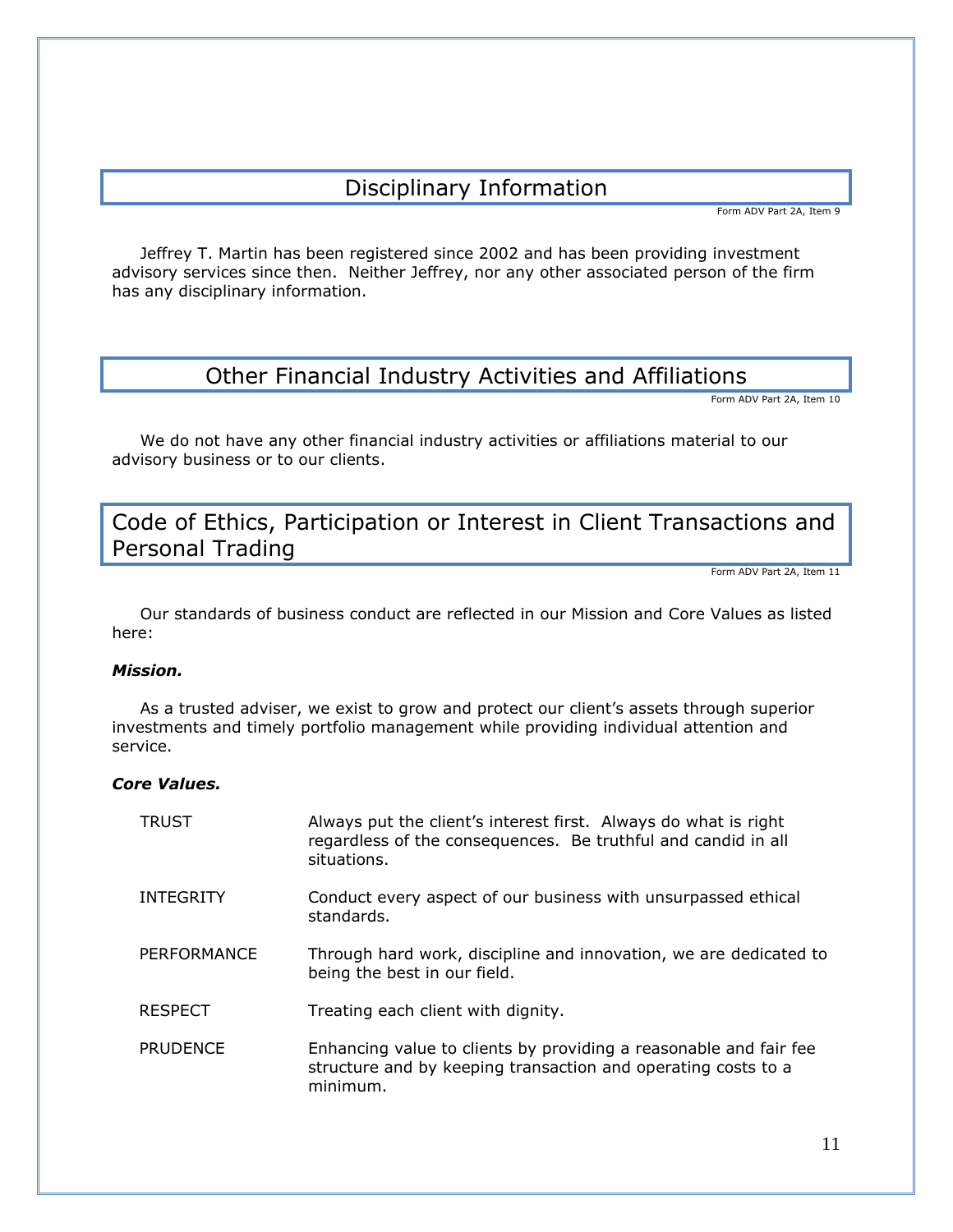COMMUNICATION Recognizing that each client requires a degree of attention unlike any other inspires us to listen and respond individually as well as to provide information of value to all.

We believe that the laws, rules and regulations decreed to govern the conduct of investment advisers, and business in general, set a minimum standard. In all instances our standards of conduct with regard to: protection of client material nonpublic information; personal securities trading; initial public offerings and private placements; reporting of violations of our code of ethics, educating employees and other access persons about the code; keeping thorough records and reviewing reports and confirming enforcement, will be continuously monitored to ensure adherence to our core values and in maintaining first position in our industry with regard to ethical conduct. Our Code of Ethics is available to you upon request. You may obtain a copy by calling our office at (425) 672-7875.

From time to time the interests of the employees of CIM may coincide with those of a client. Securities may be bought, held or sold by a principal or employee of CIM that is also recommended to or held by a client. It is the policy of CIM to permit the firm and its employees to buy, sell, and hold the same securities that CIM also recommends to clients. CIM has no obligation to recommend for purchase or sale a security that CIM, its principals, affiliates, or employees may purchase, sell, or hold. Please note that client accounts will have priority when it comes to the purchase and/or sale of securities over trades conducted in the accounts of a CIM principal or employee.

CIM has procedures dealing with insider trading, employee related accounts, "front running" and other issues that may present a potential conflict when such purchase, sales, or recommendations are made. In general, these policies and procedures are intended to eliminate, to the extent possible, the adverse effect on clients of any such potential conflicts of interest. If potential insider information is inadvertently provided or learned by a principal or employee, it is the policy of CIM to strictly prohibit its use.

# Brokerage Practices

Form ADV Part 2A, Item 12

 We will recommend that securities be purchased through a discount brokerage firm. Our criteria for suggesting a broker/dealer include reasonableness of commissions, other costs of trading, ability to facilitate trades, timeliness of trade executions, access to client records, computer trading support, and other operational considerations. CIM sometimes advises clients to open general securities accounts at Schwab Institutional, a division of Charles Schwab & Co. Inc., (Member SIPC) or TD Ameritrade Institutional, Division of TD Ameritrade, Inc. (Member NYSE/SIPC). CIM is not compensated directly for recommending the broker/dealers. Schwab and TD Ameritrade provide services that include custody of assets, trade execution, some research on securities, and software to monitor the accounts, but these are not conditioned upon business referrals.

 We may combine multiple orders for shares of the same securities purchased or sold for advisory accounts that we manage. This practice is known as block trading. We will utilize block trading when in our judgment it will result in a better execution price for our clients. If we execute trades on an account by account basis the price that clients receive may be more or less than other clients due to market fluctuations between trades. Once a block trade has been completed we will distribute a portion of the shares to participating accounts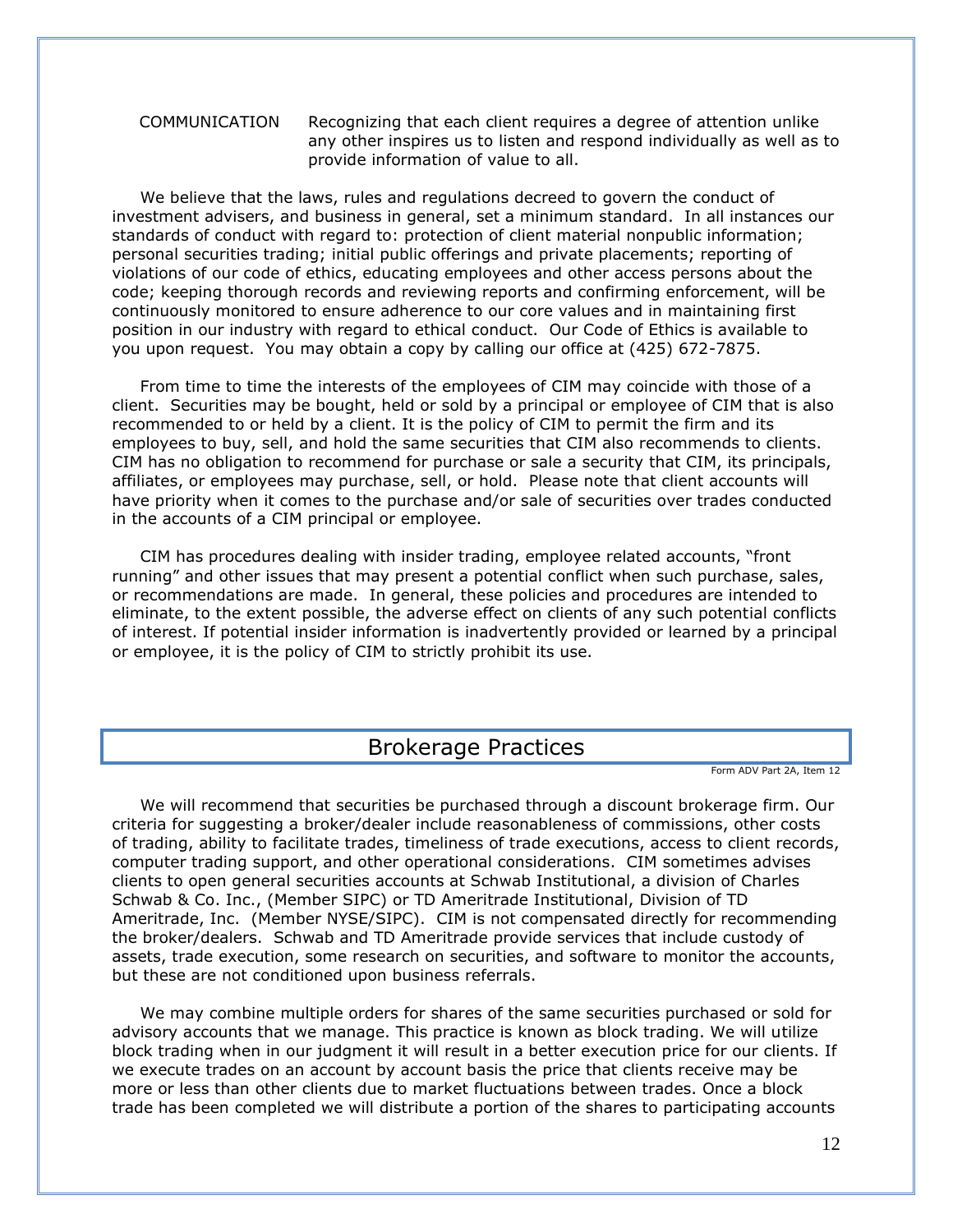in the amount that we desire for each account. The distribution of the shares is typically proportionate to the size of the account, but it is not based on the amount or structure of management fees. Subject to our discretion regarding factual and market conditions, when we combine orders, each participating account pays an average price per share for all transactions and pays a proportionate share of all transaction costs. Accounts owned by our firm or persons associated with our firm may participate in block trading with client accounts: however, they will not be given preferential treatment.

# Review of Accounts

Form ADV Part 2A, Item 13

Jeffrey T. Martin, President, is responsible for the review of all accounts. Accounts are reviewed on a continuous weekly, monthly, or quarterly basis depending on the investment strategy chosen and the securities in the account to ensure that the advisory services provided to you are consistent with your current investment needs and objectives.

Common events that will initiate a review include, but are not limited to, the following:

- addition or deletion of a security;
- contributions and withdrawals;
- market moving events:
- quarterly account statements issued;
- periodic rebalancing; and/or
- client requests.

Clients receive written reports on their accounts no less frequently than quarterly. CIM provides reports of the client account's current holdings and its performance. In addition, clients receive trade confirmations and monthly statements from their custodian(s). Internet access to investment accounts is available upon request to enable clients to view account reports at any time.

# Client Referrals and Other Compensation

Form ADV Part 2A, Item 14

CIM does not have any arrangements, oral or in writing, where we would be paid in cash or receive any economic benefit to give or receive client referrals.

# Custody

Form ADV Part 2A, Item 15

Client funds and securities are held at a qualified custodian. CIM does not have physical custody of any client funds and/or securities. Clients will receive monthly account statements from their custodian(s) and they should be reviewed carefully. In addition, CIM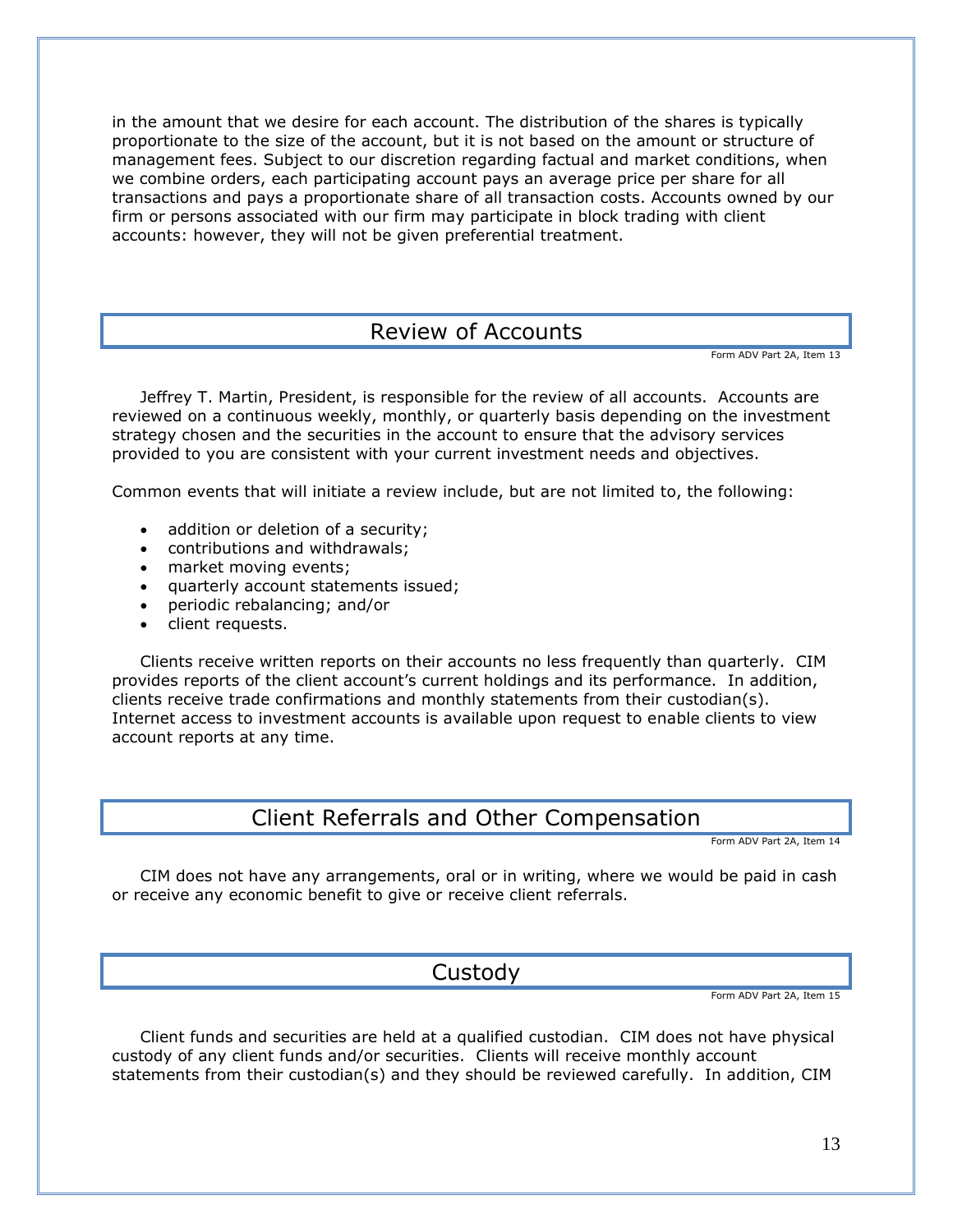mails quarterly account performance reports to all clients. CIM complies with the safekeeping requirements set forth in WAC 460-24A-106.

We urge our clients to compare the account statements received from the qualified custodian(s) with those received from CIM to reconcile the information shown on each statement.

### Investment Discretion

Form ADV Part 2A, Item 16

 If you participate in our Investment Management Services, we require you to grant our firm a limited power of attorney to manage your account(s) on a discretionary basis as discussed in our Investment Management Service Agreement. Discretionary authorization will allow our firm to determine the specific securities, and the amount of securities, to be purchased or sold for your account without your approval prior to each transaction. Discretionary authority is typically granted by the Investment Management Service Agreement that you sign with our firm, your initials and/or signature on a Broker/Dealer application, or other power of attorney or trading authorization forms. If the accounts are not held at a broker/dealer custodian that we have an RIA agreement with, such as your company 401k plan, we cannot manage these accounts for you on a discretionary basis. You may limit our discretionary authority by providing our firm with your restrictions and guidelines in writing. For example, you may limit the types of securities that can be purchased for your account. You may also specify that the investment in any particular stock or industry should not exceed specified percentages of the value of the account. Also, you may require restrictions or prohibitions of transactions in the securities of a specific industry or security. You may also require us to purchase or hold certain securities of your choosing on a limited basis by requesting the details of this in writing.

# Voting Client Securities

Form ADV Part 2A, Item 17

 We will not vote proxies on behalf of your advisory accounts. At your request we will discuss with you issues regarding corporate actions and the exercise of your proxy voting rights. If you own shares of common stock or mutual funds, you are responsible for exercising your right to vote as a shareholder.

In most cases, you will receive proxy materials directly from the account custodian. However, in the event we were to receive any written or electronic proxy materials, we would forward them directly to you.

# Financial Information

Form ADV Part 2A, Item 18

We are not required to provide financial information to our clients because we do not require the prepayment of more than \$500 in fees per client six or more months in advance, take custody of client funds or securities, nor do we have a financial condition that is reasonably likely to impair our ability to meet our commitments to our clients.